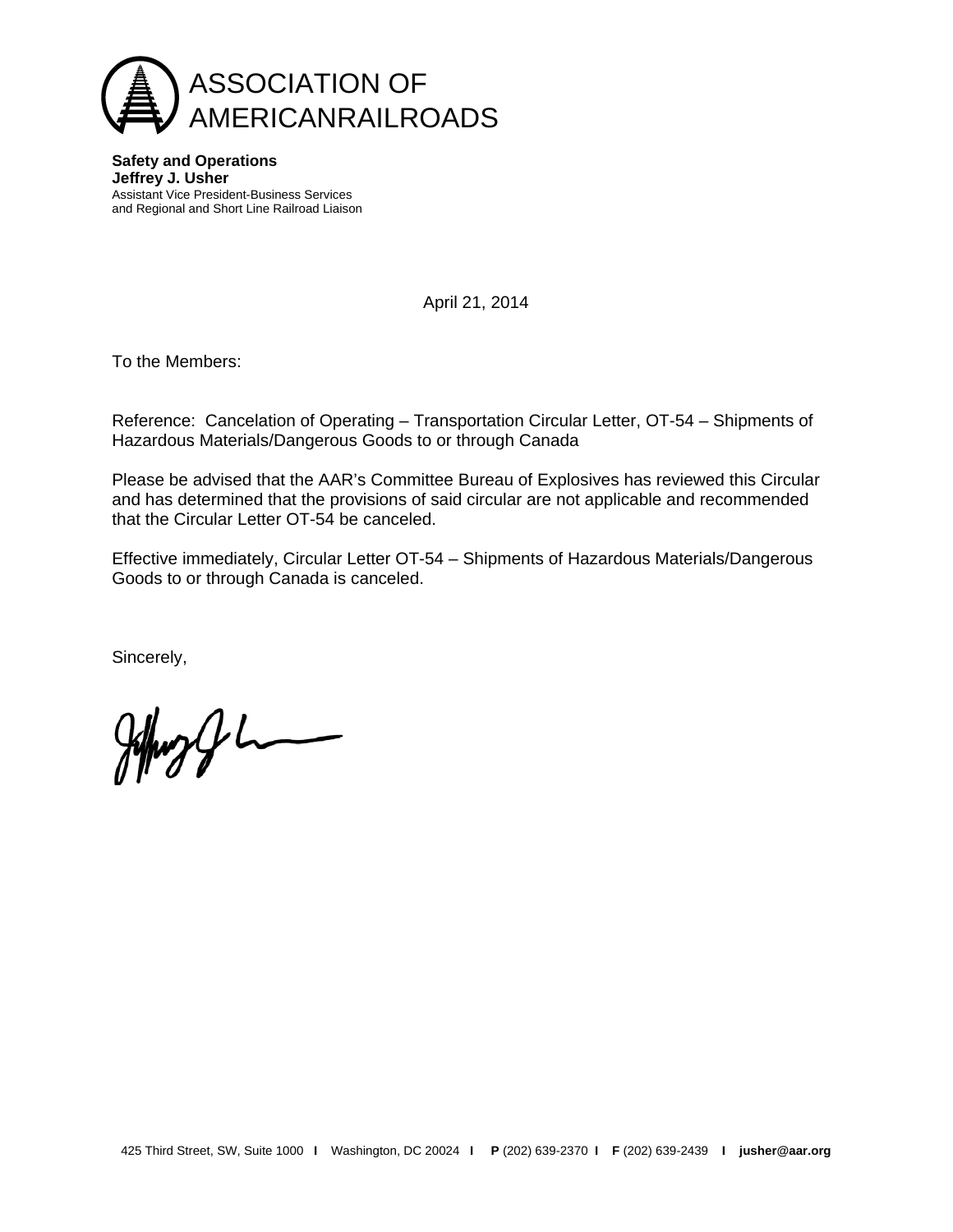

*Association of American Railroads Safety and Operations* • *Business Services 425 Third Street, SW* • *Washington, D.C. 20024*

# CIRCULAR NO. OT-54

**IN EFFECT AS OF NOVEMBER 21, 1985**

# **SHIPMENTS OF HAZARDOUS MATERIALS/DANGEROUS GOODS TO OR THROUGH CANADA**

To The Members:

Changes to the Canadian Transportation of Dangerous Goods Regulations (TDG Regulations) and The United States Department of Transportation Hazardous Materials Regulations Title 49 (49 C.F.R.) have been made that, if not fully complied with, could disrupt the free flow of traffic at the U.S./Canadian border. These differences in regulatory requirements are items for which reciprocity has not been allowed by recent Canadian amendments and U.S. Department of Transportation rulemaking under Docket HM 188B. The primary differences deal with additions of descriptive information that must be noted on shipping papers and with changes in placarding requirements. If these requirements are not strictly observed, there is the possibility of traffic disruption and civil penalties to railroads. Framewood The Canadian Transportation of Dangerous Goods Regulations (TDG Regulations) and The United School Canceled Materials Regulations (TDG Regulations) and The United School Materials Regulations (TDG Regulations) an

Therefore, in order to comply with applicable U.S. and Canadian Hazardous Materials and Dangerous Goods regulations, it is imperative that rail carriers implement the following procedure:

Shipment of hazardous materials/dangerous goods entering Canada must be in compliance with applicable Canadian TDG Regulations on documentation and safety marks (placards) covering such shipments.

It is essential that rail carriers establish a procedure similar to that outlined above, and it is urged that involved rail departments cooperate in this effort.

On behalf of the General Committee.

Respectfully,

J. J. Robinson

Attachment

CANADIAN REQUIREMENTS OF THE TRANSPORTATION OF DANGEROUS GOODS ACT AND REGULATIONS FOR RAIL TRANSPORT OF DANGEROUS GOODS FROM THE U.S. INTO CANADA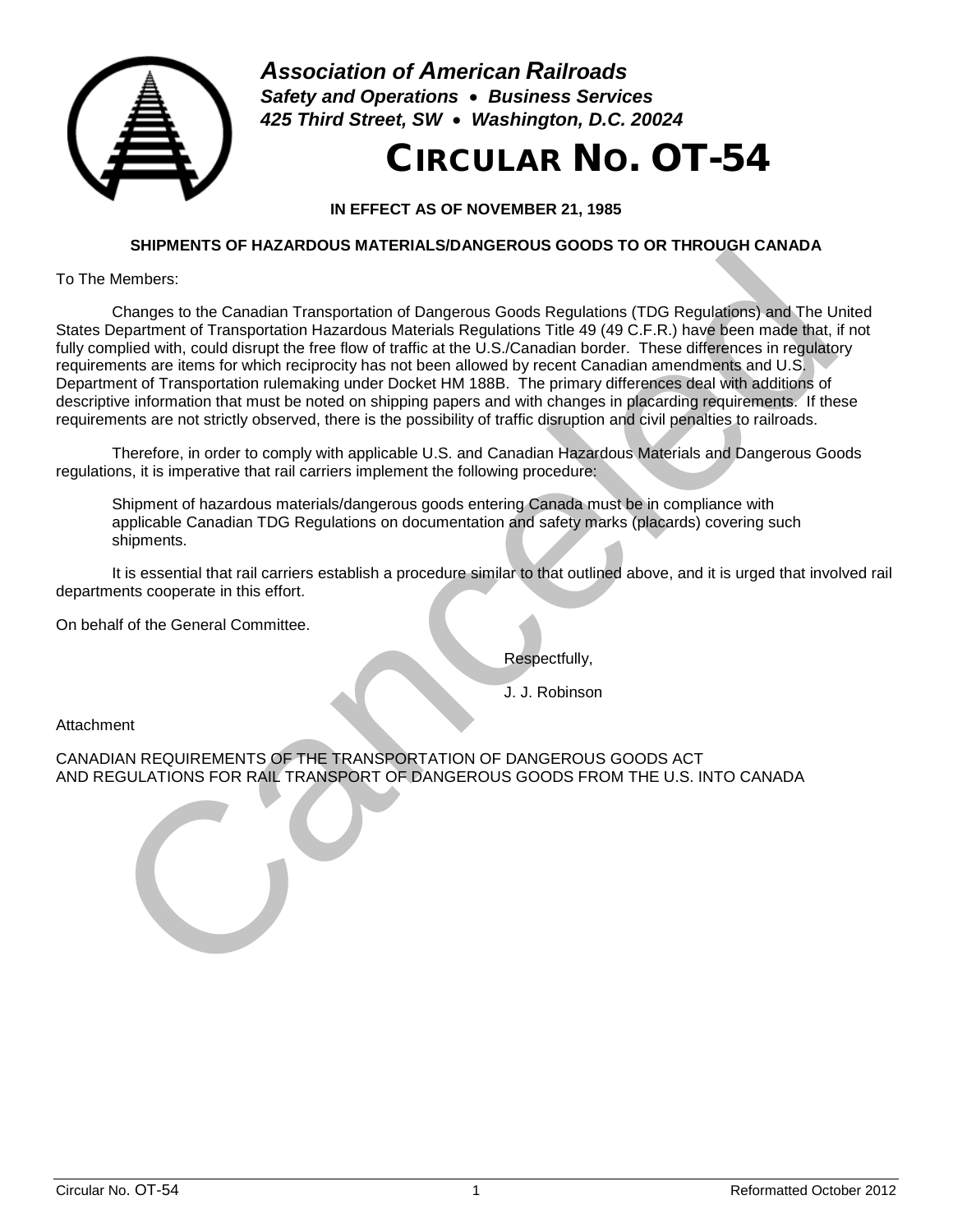## **THE TRANSPORTATION OF DANGEROUS GOODS ACT AND REGULATIONS**

(TDG regulations) are designed to promote public safety when moving dangerous goods in, to and from Canada. This information sheet provides general information of the requirements under the TDG regulations for movements of dangerous goods from the United States of Canada BY RAIL.

## **APPOINTMENT OF AN AGENT**

The TDG regulations required that anyone who is not a resident of Canada and whose chief place of business or headquarters is outside of Canada must appoint an agent if they wish to handle, offer for transport or transport certain dangerous goods within Canada. The agent appointed must have his or her chief place of business or head office in Canada. Notice of the appointment of an agent must be filed with the Director General of the Transport Dangerous Goods Directorate, Transport Canada. The notice must include the name and address of the agent and proof of his or her willingness to act as such.

# **The appointment of an agent applies only to dangerous goods which are:**

- fissile materials of Class 7 (Radioactive materials);
- waste goods of Class 7; and
- set out in Schedule XII of the TDG regulations in any quantity if they are infectious substances or in quantities in excess of 5,000 kg or litres net per consignment of the other listed dangerous goods.

## **EMERGENCY RESPONSE ASSISTANCE PLANNING**

Under the TDG regulations, the handling, offering for transport or transporting, in Canada, of dangerous goods in quantities as set out in Schedule XII, requires that a summary of an emergency response assistance plan (ERP) be filed with the Director General Transport Dangerous Goods Directorate, Transport Canada. The summary of the plan must include the following information, as applicable: Directiontal, Transport Canada. The notice must include the name and address of the agent and proof of hill<br>pointment of an agent applies only to dangerous goods which are:<br>
insile materials of Class 7 (Radioactive materia

- a. the name and address of the agent, if any;
- b. a brief description of the emergency response capability;
- c. certification that an emergency response capability exists;
- d. a brief description of the means by which the plan can be activated;
- e. the name, address, telephone number, function and signature of the person submitting the summary of the plan; and
- f. the name of the person on whose behalf the summary of a plan is filed.

For goods destined for Canada, it is the Canadian consignee's responsibility to file or cause to be filed a summary of this plan as required by the regulations.

The only time a carrier would be required to file a summary of an ERP would be if the consignor and consignee were both outside of Canada but the goods would be transported through Canada for a distance greater than 70 km.

Upon receipt of the summary of a plan, the Director General will assign to the filer of the summary, a Transport Canada reference number for the plan.

## **DOCUMENTATION**

For dangerous goods (other than Class 1 – Explosives; Class 2.3 – Poisonous gases; or Class 2.4 – Corrosive gases) coming into Canada from the United States, the documentation may be in accordance with EITHER the Transportation of Dangerous Goods Regulations, Part IV – Documentation or in accordance with Title 49 of the U.S. Code of Federal Regulations (49CFR). If the dangerous goods are documented in accordance with 49 CFR, there are only two additional stipulations that the TDG regulations make for rail consignments.

1. A copy of the emergency Response Form (formerly the HIER form), as set out in the Regulations for the Transportation of Dangerous Commodities by Rail, must be attached to the documentation for any dangerous goods in carload, trailerload, truckload or containerload quantities. This, however, DOES NOT apply to Class 3.3 (Flammable liquids with a closed-up flash point not less than 23°C but less than 37.8°C) and Class 9 (Miscellaneous products or substances).